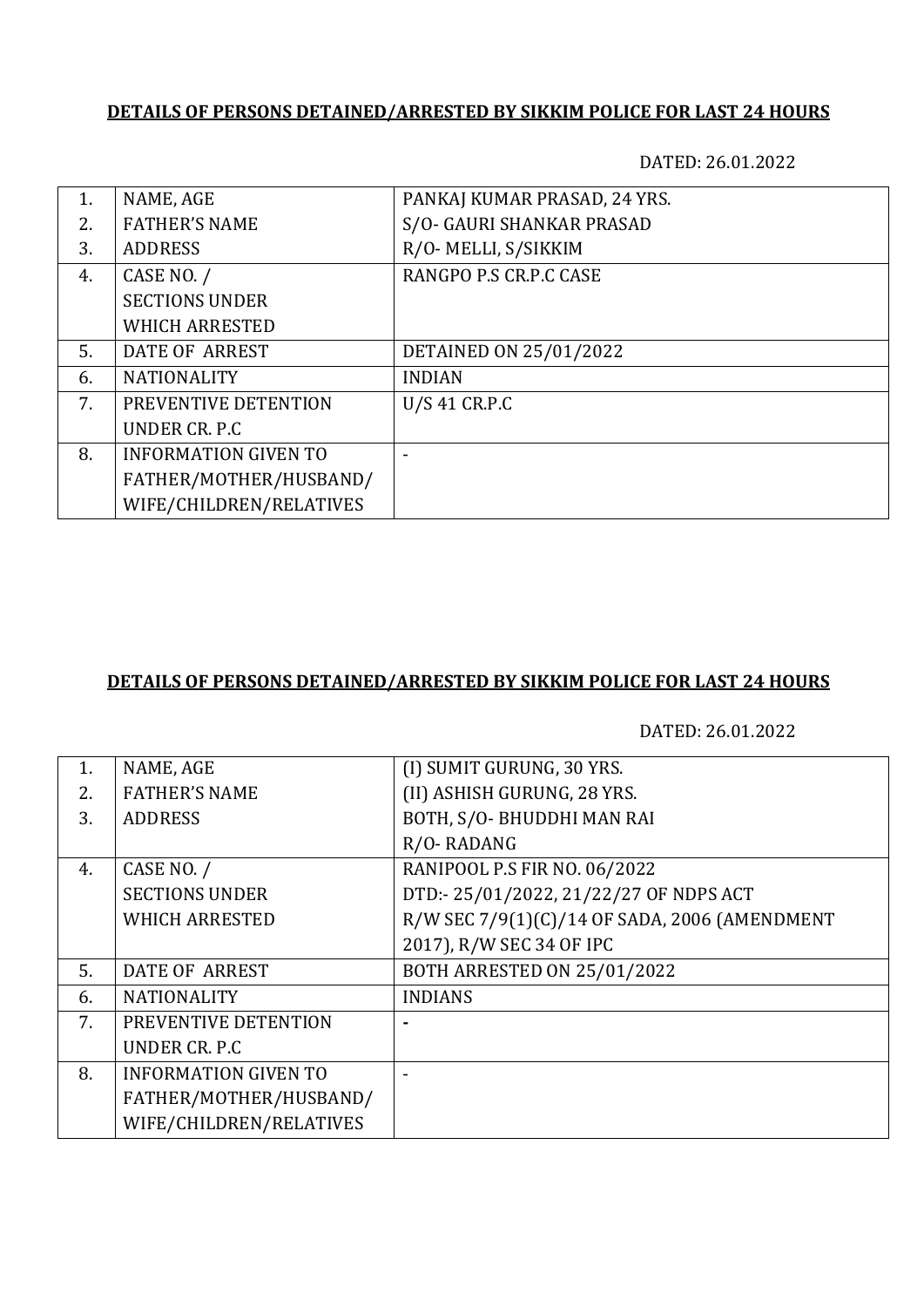# **DETAILS OF PERSONS DETAINED/ARRESTED BY SIKKIM POLICE FOR LAST 24 HOURS**

DATED: 26.01.2022

| 1. | NAME, AGE                   | (I) SANJIV SHARMA, 29 YRS.         |
|----|-----------------------------|------------------------------------|
| 2. | <b>FATHER'S NAME</b>        | S/O- BINACHAL PRASAD               |
|    |                             |                                    |
| 3. | <b>ADDRESS</b>              | R/O- DEORALI, GANGTOK, EAST SIKKIM |
|    |                             | (II) DEEPAK KR. PRASAD, 27 YRS.    |
|    |                             | S/O-LT. JAGNATH PRASAD             |
|    |                             | R/O- DEORALI, GANGTOK, EAST SIKKIM |
|    |                             | (III) RAJ KR PRASAD, 19 YRS.       |
|    |                             | S/O-LT. JAGNATH PRASAD             |
|    |                             | R/O- DEORALI, GANGTOK, EAST SIKKIM |
| 4. | CASE NO. /                  | SADAR P.S CR.P.C CASE              |
|    | <b>SECTIONS UNDER</b>       |                                    |
|    | <b>WHICH ARRESTED</b>       |                                    |
| 5. | <b>DATE OF ARREST</b>       | ALL DETAINED ON 25/01/2022         |
| 6. | <b>NATIONALITY</b>          | <b>INDIANS</b>                     |
| 7. | PREVENTIVE DETENTION        | U/S 151 CR.P.C                     |
|    | UNDER CR. P.C               |                                    |
| 8. | <b>INFORMATION GIVEN TO</b> |                                    |
|    | FATHER/MOTHER/HUSBAND/      |                                    |
|    | WIFE/CHILDREN/RELATIVES     |                                    |

### **DETAILS OF PERSONS DETAINED/ARRESTED BY SIKKIM POLICE FOR LAST 24 HOURS**

DATED: 26.01.2022

| 1. | NAME, AGE                   | <b>BISHOR PRADHAN, 18 YRS.</b> |
|----|-----------------------------|--------------------------------|
|    |                             |                                |
| 2. | <b>FATHER'S NAME</b>        | S/O-LT. ARUN PRADHAN           |
| 3. | <b>ADDRESS</b>              | R/O- SINGTAM, EAST SIKKIM      |
| 4. | CASE NO. /                  | SINGTAM P.S CR.P.C CASE        |
|    | <b>SECTIONS UNDER</b>       |                                |
|    | <b>WHICH ARRESTED</b>       |                                |
| 5. | DATE OF ARREST              | DETAINED ON 25/01/2022         |
| 6. | <b>NATIONALITY</b>          | <b>INDIAN</b>                  |
| 7. | PREVENTIVE DETENTION        | U/S 41 CR.P.C                  |
|    | UNDER CR. P.C               |                                |
| 8. | <b>INFORMATION GIVEN TO</b> |                                |
|    | FATHER/MOTHER/HUSBAND/      |                                |
|    | WIFE/CHILDREN/RELATIVES     |                                |